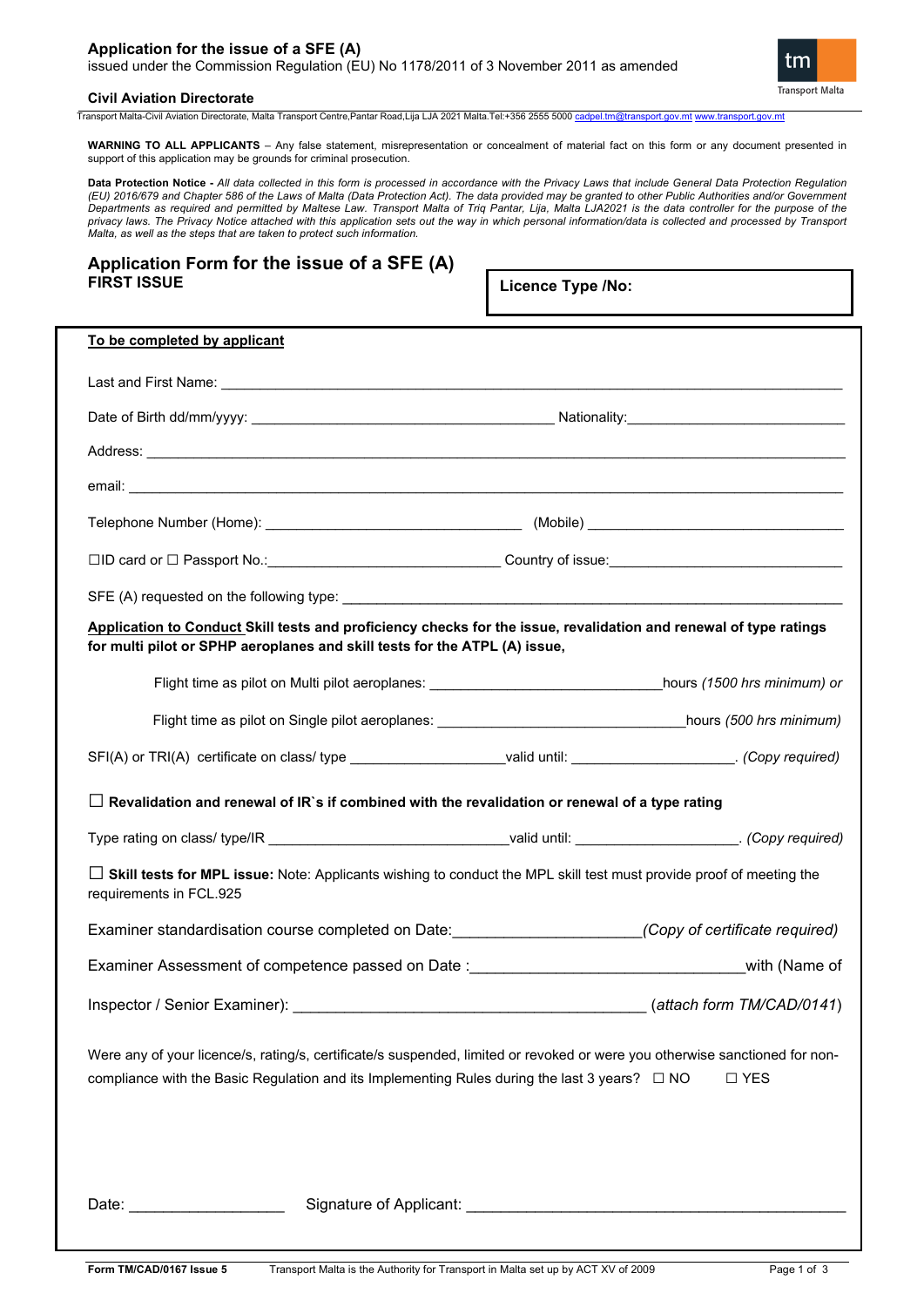issued under the Commission Regulation (EU) No 1178/2011 of 3 November 2011 as amended

## **Civil Aviation Directorate**

Transport Malta-Civil Aviation Directorate, Malta Transport Centre,Pantar Road,Lija LJA 2021 Malta.Tel:+356 2555 5665 Fax:+356 2555 5634 [cadpel.tm@transport.gov.mt](mailto:cadpel.tm@transport.gov.mt) www.transport.gov.m

| <b>Documents required:</b> |                                                                        |                |
|----------------------------|------------------------------------------------------------------------|----------------|
|                            | 1. A copy of the Certificate for the Examiners Standardisation Course. | $\mathbb O$    |
| 2.                         | Log Book showing flight instruction as a SFI certified by the ATO.     | $\circledS$    |
| 3.                         | Copy of Licence held.                                                  | $\circledS$    |
| 4.                         | Copy of the SFI Certificate.                                           | $^{\circledR}$ |
| 5.                         | Copy of Medical certificate (if available)                             | $\circledS$    |
|                            | 6. Assessment of Competence Form (TM/CAD/0141)                         | $^{\circledR}$ |
|                            | 7. Copy of your Criminal Record (not older than 3 months)              | ි              |

# **It is important to send all the documents to avoid a delay in the issue of the rating.**

# **Transport Malta – Civil Aviation Directorate Bank Details:**

Bank Name: Bank of Valletta Bank Branch: Naxxar Bank Address: 38, Triq tal-Labour, Naxxar NXR 9020 Bank's BIC Code: VALLMTMT Sort Code: 22013 Account Holder: Transport Malta – Civil Aviation Directorate Account No: 12000580013 IBAN No: MT13VALL 22013 0000 000 12000 5800 13

**Fee**: The applicable fee in the Malta Air Navigation Order / Scheme of Charges on the Transport Malta website has to be submitted with the application.

Queries: If you need additional information send an email to [cadpel.tm@transport.gov.mt](mailto:cadpel.tm@transport.gov.mt) to the attention of **Personnel Licensing Section, Transport Malta Civil Aviation Directorate - giving your contact telephone** 

number.

Send completed form to:

**Transport Malta-CAD, Personnel Licensing Section, Pantar Road Lija, LJA 2021, Malta**



 $\overline{\phantom{a}}$